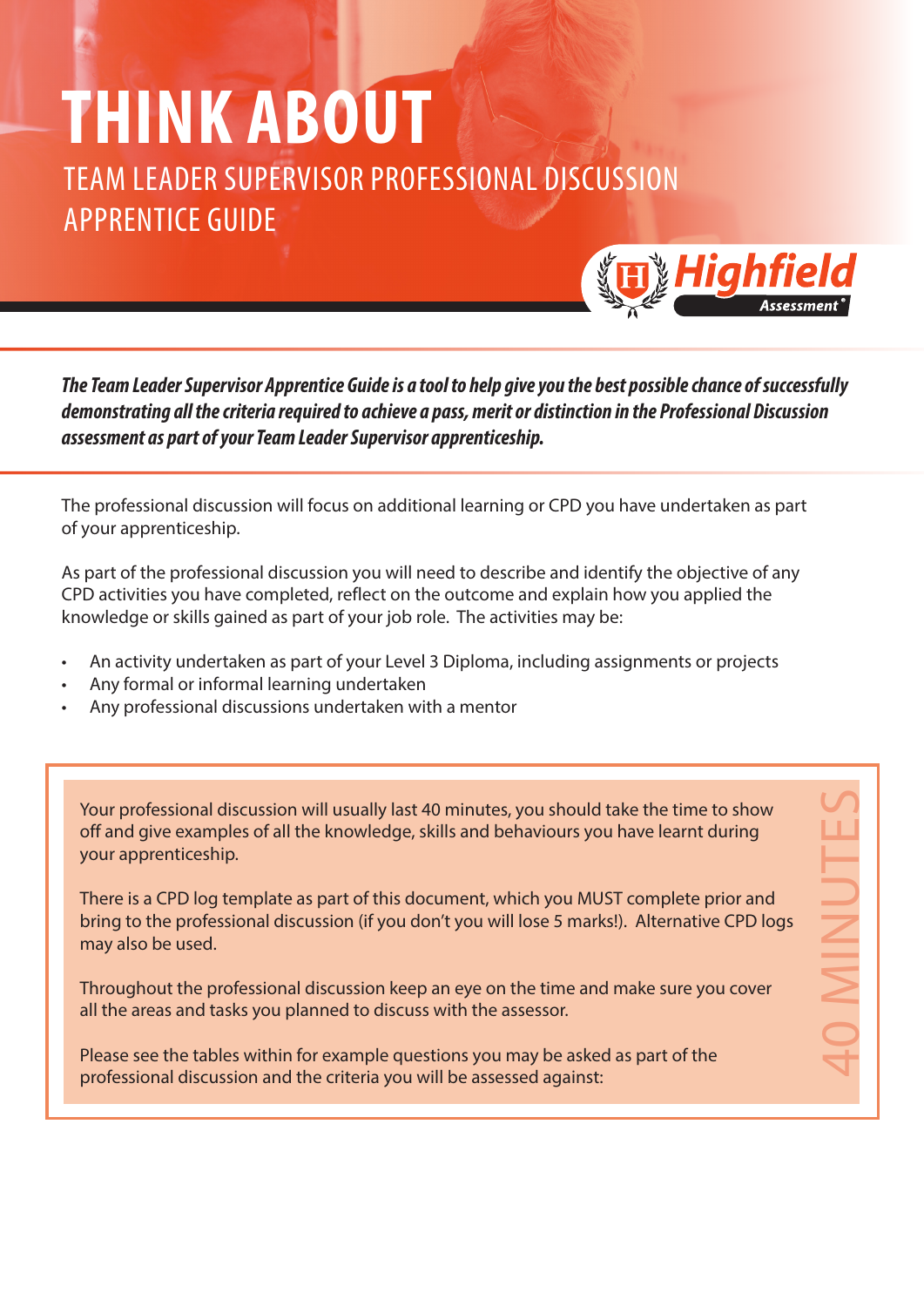**Example Questions**

- **• What did you want to improve?**
- **• In what ways did you think improving this would help your performance in your role?**
- **• What did you do to improve your knowledge/skill in this area?**
- **• How were you successful in improving performance in your role afterwards?**

**CPD Activity Assessment Criteria**

- **• Keep and maintain a CPD log**
- **• Outline the objectives of the CPD activity(s) they have undertaken**
- **• Explain what they undertook as part of this CPD activity**
- **• Reflect on how CPD improves their ability, performance or confidence in their job role**



## CONTINUING PROFESSIONAL DEVELOPMENT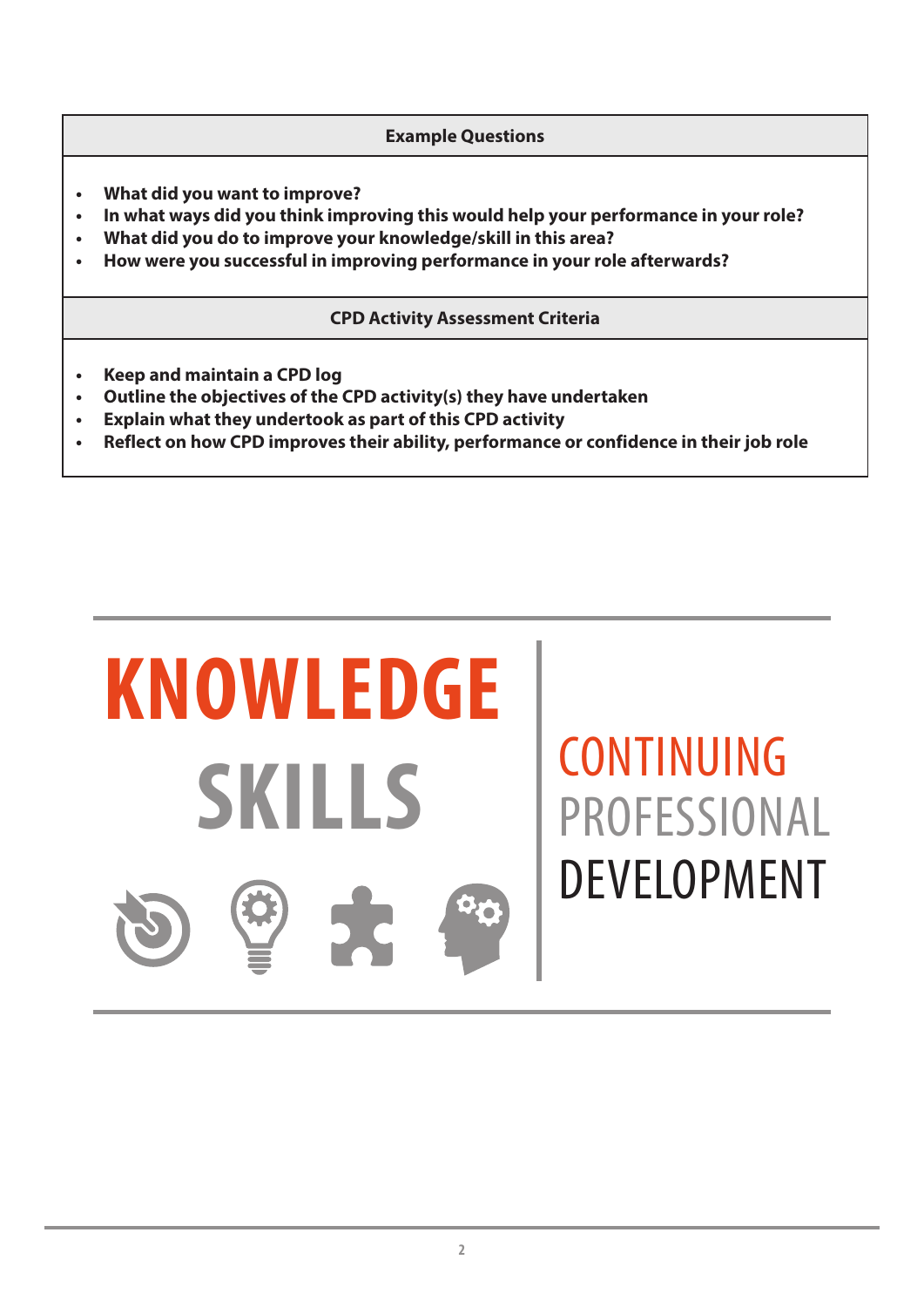| <b>CPD Log</b>                                                                                                                                         |                                                                                                                     |                                              |                                                          |                                                                                                                                         |                                                                                                                                                                     |  |
|--------------------------------------------------------------------------------------------------------------------------------------------------------|---------------------------------------------------------------------------------------------------------------------|----------------------------------------------|----------------------------------------------------------|-----------------------------------------------------------------------------------------------------------------------------------------|---------------------------------------------------------------------------------------------------------------------------------------------------------------------|--|
| <b>Development</b><br>need identified<br>What knowledge,<br>skill or behaviour<br>relevant to your<br>job role would you<br>like to improve and<br>why | <b>CPD activity</b><br>What is the title of<br>the CPD activity?<br>Provide a brief<br>overview of the<br>activity. | <b>Date</b><br>When did<br>it take<br>place? | <b>Hours</b><br>How long<br>did the<br>activity<br>take? | <b>Reflective</b><br>evaluation of<br><b>CPD activity</b><br>What have you<br>learnt/achieved<br>by undertaking<br>this CPD<br>activity | <b>Impact on working</b><br>practices<br>Has the CPD<br>activity improved your<br>ability, performance<br>and/or confidence<br>within your job role?<br>If so, how? |  |
|                                                                                                                                                        |                                                                                                                     |                                              |                                                          |                                                                                                                                         |                                                                                                                                                                     |  |
|                                                                                                                                                        |                                                                                                                     |                                              |                                                          |                                                                                                                                         |                                                                                                                                                                     |  |
|                                                                                                                                                        |                                                                                                                     |                                              |                                                          |                                                                                                                                         |                                                                                                                                                                     |  |
|                                                                                                                                                        |                                                                                                                     |                                              |                                                          |                                                                                                                                         |                                                                                                                                                                     |  |
|                                                                                                                                                        |                                                                                                                     |                                              |                                                          |                                                                                                                                         |                                                                                                                                                                     |  |
|                                                                                                                                                        |                                                                                                                     |                                              |                                                          |                                                                                                                                         |                                                                                                                                                                     |  |
|                                                                                                                                                        |                                                                                                                     |                                              |                                                          |                                                                                                                                         |                                                                                                                                                                     |  |
|                                                                                                                                                        |                                                                                                                     |                                              |                                                          |                                                                                                                                         |                                                                                                                                                                     |  |
|                                                                                                                                                        |                                                                                                                     |                                              |                                                          |                                                                                                                                         |                                                                                                                                                                     |  |